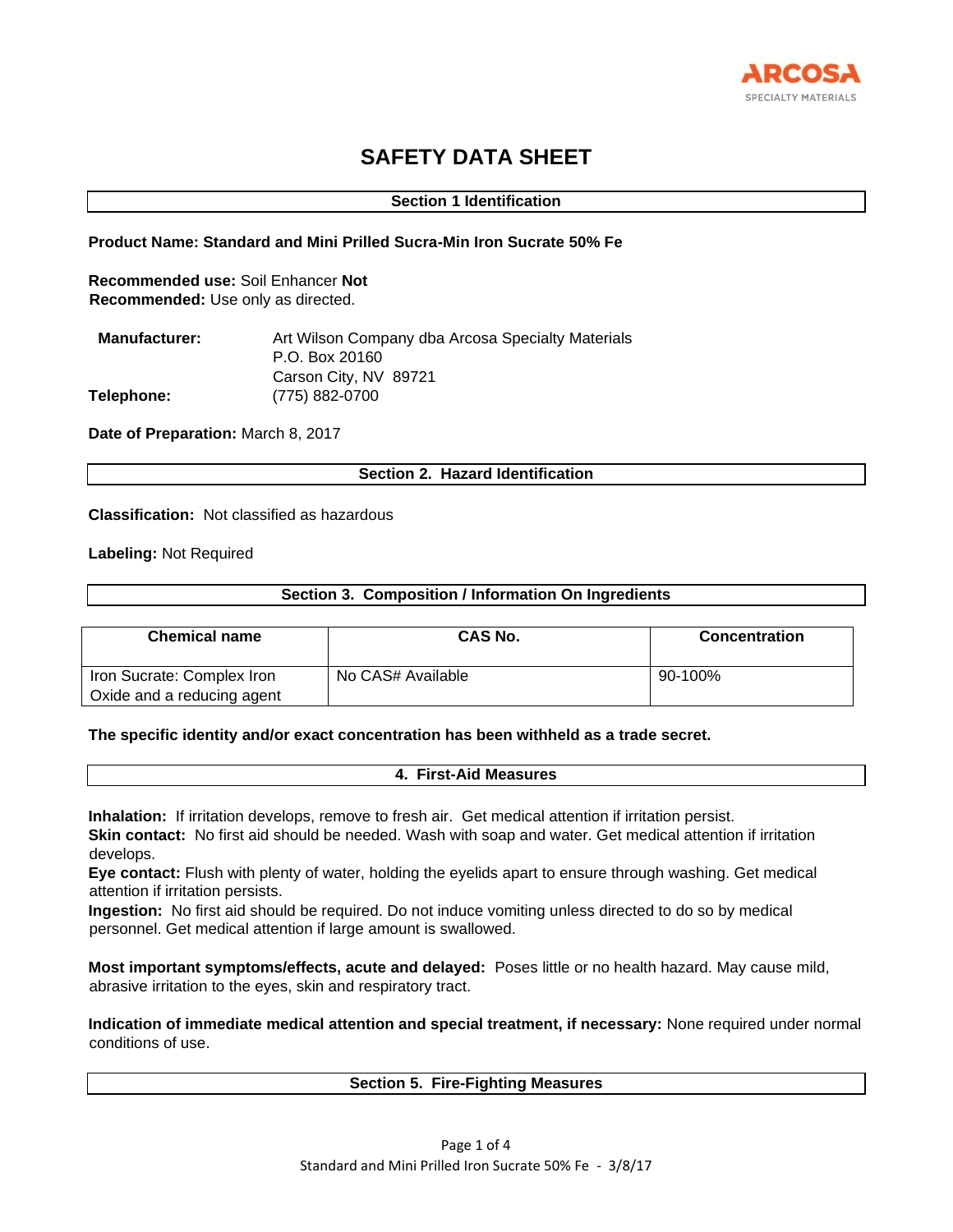

**Suitable (and unsuitable) extinguishing media:** Use media appropriate for the surrounding fire. Cool fire exposed container with water.

**Specific hazards arising from the chemical:** This material is not combustible and presents no fire hazard.

**Special protective equipment and precautions for fire-fighters:** Firefighters should wear positive pressure self-contained breathing apparatus and full protective clothing.

# **Section 6. Accidental Release Measures**

**Personal precautions, protective equipment, and emergency procedures:** Wear appropriate protective equipment. Avoid creating and breathing dust.

**Environmental hazards:** Avoid unintentional release to the environment.

**Methods and materials for containment and cleaning up:** Sweep or vacuum spilled material and place into a container for reuse or disposal.

# **7. Handling and Storage**

**Precautions for safe handling:** Avoid contact with the eyes. Avoid creating and breathing dust.

**Conditions for safe storage, including any incompatibilities:** Keep containers closed when not in use.

|  |  | <b>Section 8. Exposure Controls / Personal Protection</b> |
|--|--|-----------------------------------------------------------|
|--|--|-----------------------------------------------------------|

# **Exposure guidelines:**

| Iron Sucrate (as iron oxide) | 10 mg/m3 TWA OSHA PEL (as fume)    |  |
|------------------------------|------------------------------------|--|
|                              | 5 mg/m3 TWA ACGIH TLV (respirable) |  |

## **Appropriate engineering controls:**

**Engineering Controls:** Good outdoor ventilation should be adequate under normal conditions.

### **Individual protection measures, such as personal protective equipment:**

**Respiratory protection:** In operations where the occupational exposure limits are exceeded, a NIOSH approved respirator with dust/mist cartridges or supplied air respirator should be used. Respirator selection and use should be based on contaminant type, form and concentration. Follow applicable regulations and good Industrial Hygiene practice.

**Eye protection:** Follow facility requirements. Dust goggles recommended for dusty conditions. **Skin protection:** Abrasive resistant gloves are recommended to prevent skin abrasions. **Other:**  None required.

# **Section 9. Physical and Chemical Properties**

# **Appearance:** Black pellets **Odor:** Odorless

| <b>Odor threshold:</b> Not applicable          | <b>pH:</b> Not applicable               |
|------------------------------------------------|-----------------------------------------|
| Melting Point/Freezing Point: >2372°F />1300°C | <b>Boiling point:</b> Not applicable    |
| <b>Flash point:</b> Not applicable             | <b>Evaporation rate:</b> Not applicable |

Page 2 of 4

Standard and Mini Prilled Iron Sucrate 50% Fe - 3/8/17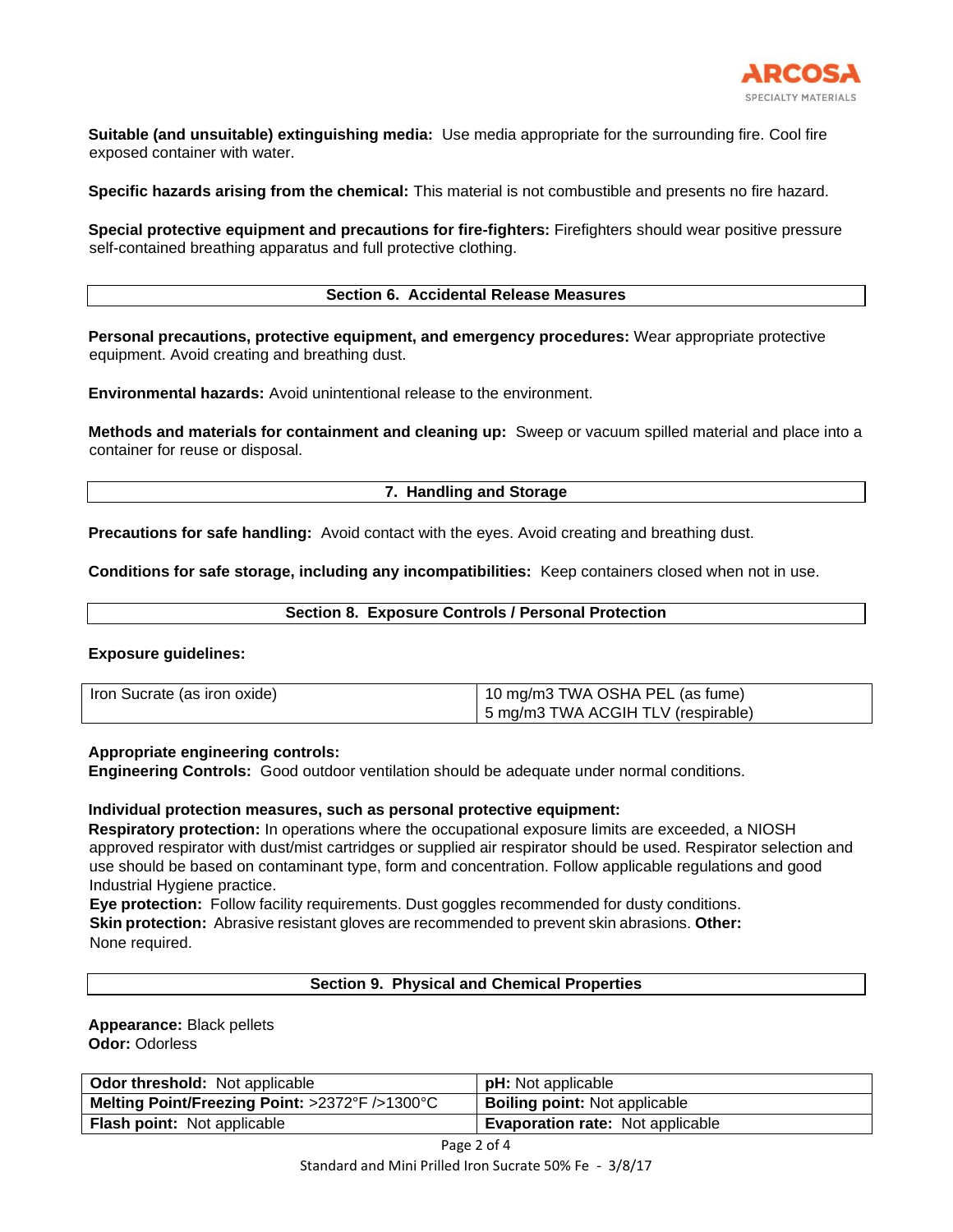

| Flammability (solid, gas):                            |                                           |
|-------------------------------------------------------|-------------------------------------------|
| Flammable limits: LEL: Not applicable                 | <b>UEL:</b> Not applicable                |
| Vapor pressure: Not applicable                        | Vapor density: Not applicable             |
| Relative density: 103 lb./ft <sup>3</sup>             | <b>Solubility in Water: Slight</b>        |
| Partition coefficient: n-ctanol/water: Not applicable | Auto-ignition temperature: Not applicable |
| <b>Decomposition Temperature: Not available</b>       | <b>Viscosity: Not applicable</b>          |

# **Section 10. Stability and Reactivity**

**Reactivity:** Not reactive **Chemical stability:** Stable under normal conditions. **Possibility of hazardous reactions:** None known. **Conditions to avoid:** None known. **Incompatible materials:** Avoid strong acids. **Hazardous decomposition products:** None known.

# **Section 11. Toxicological Information**

# **Likely routes of exposure:**

**Inhalation:** Inhalation of dust may cause mild irritation of mucous membranes and upper respiratory tract. **Ingestion:** Swallowing large amounts may cause gastric upset and nausea. **Skin contact:** No adverse effects are expected. May cause mechanical irritation. **Eye contact**: Dust may cause mechanical irritation with redness and tearing.

**Chronic effects:** No adverse effects expected.

**Germ Cell Mutagenicity:** This product is not expected to cause germ cell mutagenicity.

**Developmental / Reproductive Toxicity**: This product is not expected to cause adverse effects on reproduction or development.

**Carcinogenicity:** This product is not listed as carcinogen by OSHA, NTP or IARC.

### **Acute Toxicity Values:**

Iron Sucrate: Oral rat LD50 > 5000 mg/kg, 48 hr EL0 daphnia magna >10000 mg/L,

# **Section 12. Ecological Information**

### **Ecotoxicity:**

Iron Sucrate: No data available

**Persistence and degradability:** Biodegradation is not applicable for inorganic substances. **Bioaccumulative potential:** This product is not expected to bioaccumulate. **Mobility in soil:** No data available **Other adverse effects:** None known.

### **Section 13. Disposal Considerations**

Dispose in accordance with all local, state and federal regulations.